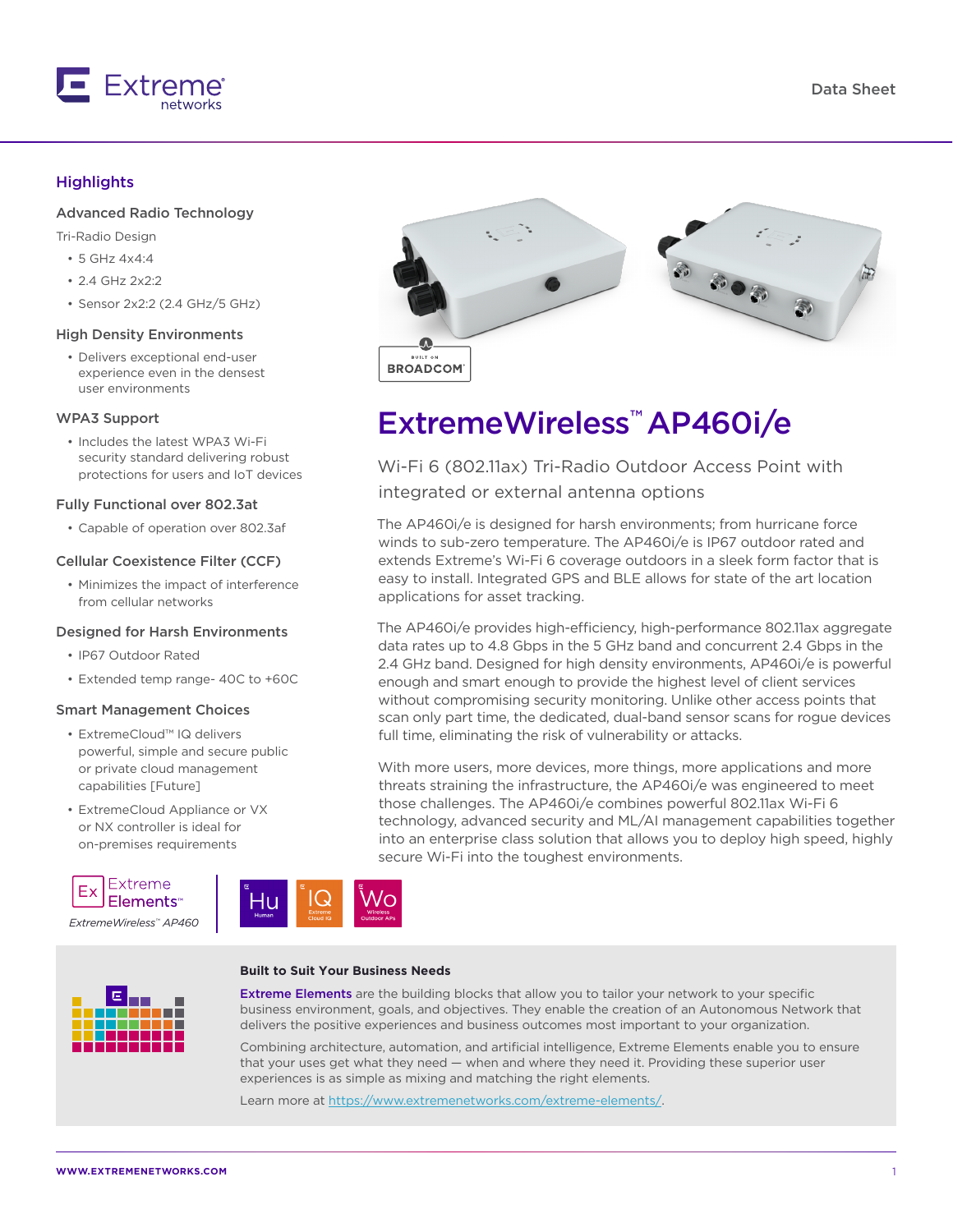# **Security**

The AP460i/e delivers the highest level of security services, beginning with support for the latest Wi-Fi Alliance WPA3 security certifications. Additionally, supporting a stateful L2-L7 DPI firewall for contextbased access security.



# Management Analytics

In conjunction with Extreme Management system, cloud or on-premises the AP460i/e provides a very rich set of data displayed via context driven widgets, representing historical data or a combination of historical and current data. This provides contextspecific granularity with perspective views for locations, network, APs, individual client devices as well as policy roles. In each context, administrators can adjust dashboards from widget library.



# Wi-Fi 6 (802.11ax)

Prior generations of 802.11n, 802.11ac wave 1 and 2, can be considered generational improvements with an emphasis on faster speed. 802.11ax technology instead enhances Wi-Fi efficiency as well as speed, taking Wi-Fi networks to an entirely new level. To learn more about 802.11ax, go to: https://www. extremenetworks.com/are-you-ready-for-802-11ax



# Smart Sensor

Industry's first tri-radio 802.11ax access point with Smart Sensor capability to optimally manage radios to provide the highest level of client performance while simultaneously providing continuous RF monitoring for security threats.

The AP460i/e Patent Pending Smart-Sensor feature automates the provisioning of ADSP Sensors in customer setup without compromising their security performance. This feature intelligently selects and configures the Radio on APs that must act as sensors to cover entire site from wireless security perspective reducing the burden of network engineers.



Network managers will appreciate a powerful choice of RF management for their Wi-Fi networks, with SmartRF, a robust RF management system with AI/ ML like functionality. Built on 10 years of experience across thousands of large scale networks and millions of access points, SmartRF algorithms manage channels, radios, load balancing, band steering and many other attributes of the RF.



# Integrated BLE

To support both IoT and Guest Engagement services the AP460i/e integrates Bluetooth to connect with IoT devices with Thread wireless or engage loyalty customers with Apple iBeacon. Enterprises can use Google Eddystone to send advertisements directly to shoppers, guests, and conference attendees. This makes it ideal for businesses to advertise their app-download pages, captive portals, or site-specific information.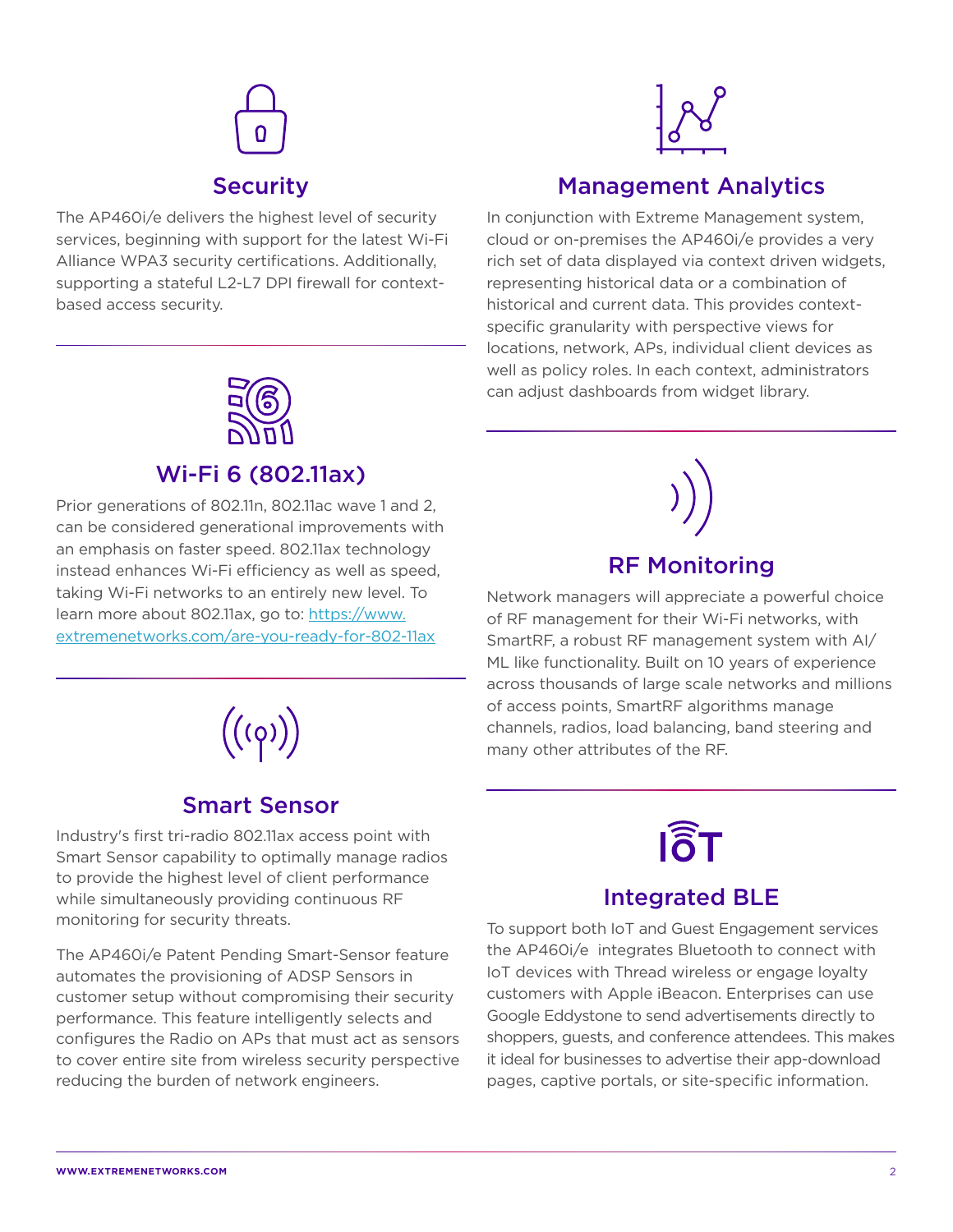# Product Specifications

## Radio Specifications

#### Max Users

- SSID per Radio/Total: 8/16
- Users per Radio/total: 512/1024

#### 802.11a

- 5.150–5.850 GHz Operating Frequency
- Orthogonal Frequency Division Multiplexing (OFDM) Modulation
- Rates (Mbps): 54, 48, 36, 24, 18, 12, 9, 6 w/ auto fallback

#### 802.11b

- 2.4–2.5 GHz Operating Frequency
- Direct-Sequence Spread-Spectrum (DSSS) Modulation
- Rates (Mbps): 11, 5.5, 2, 1 w/ auto fallback

#### 802.11g

- 2.4–2.5 GHz Operating Frequency
- Orthogonal Frequency Division Multiplexing (OFDM) Modulation
- Rates (Mbps): 54, 48, 36, 24, 18, 12, 9, 6 w/ auto fallback

#### 802.11n

- 2.4–2.5 GHz & 5.150–5.850 GHz Operating Frequency
- 802.11n Modulation
- Rates (Mbps): MCS0 MCS31 (6.5MBps 600Mbps)
- 5G: 4x4 Multiple-In, Multiple-Out (MIMO) Radio
- 2.4G: 2x2 Multiple-In, Multiple-Out (MIMO) Radio
- HT20 High-Throughput (HT) Support (for both 2.4 GHz and 5 GHz)
- HT40 High-Throughput (HT) Support for 5 GHz
- A-MPDU and A-MSDU Frame Aggregation

#### 802.11ac

- 5.150–5.850 GHz Operating Frequency
- 802.11ac Modulation (256-QAM)
- Rates (Mbps): MCS0–MCS9 (6.5Mbps 3467Mbps), NSS = 1-4.
- 2x2:2 Stream Multiple-In, Multiple-Out (MIMO) Radio
- VHT20/VHT40/VHT80 support
- TxBF (Transmit Beamforming)

#### 802.11ax (for 5 GHz Sensor)

- 5.150–5.850 GHz Operating Frequency
- 802.11ax Modulation (1024-QAM)
- Dual-band OFDMA
- Rates (Mbps): HE0-HE11 (8 Mbps 1200 Mbps), NSS = 1-2.
- 2x2:2 Stream Multiple-In, Multiple-Out (MIMO) Radio
- VHT20/VHT40/VHT80/VHT160 support
- TxBF (Transmit Beamforming)

#### 802.11ax (for 5 GHz Radio)

- 2.4–2.5 GHz and 5.150–5.850 GHz Operating Frequency
- 802.11ax Modulation (1024-QAM)
- Dual-band OFDMA
- Rates (Mbps):
	- 5G: HE0-HE11 (8 Mbps 4800 Mbps)
	- 2.4G: HE0-HE11 (8Mbps 574 Mbps)
- 4x4:4 Stream Multiple-In, Multiple-Out (MIMO) Radio
- HE20/HE40/HE80/HE160 support for 5 GHz
- HE20/HE40 support for 2.4 GHz
- DL SU-MIMO and MU-MIMO
- TxBF (Transmit Beamforming)

#### Radios

- BLE Radio Bluetooth® Low Energy (BLE) and IEEE® 802.15.4 compliant
- Internal GPS accuracy is 2.5m- 3m in open sky

#### Interfaces

- 100/1000/2500 Mbps auto-negotiation Ethernet port, RJ45 PoE+ (Power over Ethernet 802.3at) Port
- 10/100/1000 Mbps auto-negotiation Ethernet port, RJ45

#### Power Specifications

• IEEE 802.3at PoE+ Power

# Power Options

- Power Draw: Typical: 15.23W; Max. 19.78W
- 802.3at Power over Ethernet (PoE+) capable Gigabit Ethernet port (RJ-45 power input pins: Wires 4,5,7,8 or 1,2,3,6)
- 802.3af Power over Ethernet injector

#### Physical

- 10" x 7.5" x 2.5" (260mm x 192mm x 65mm)
- AP460i: 3.7 lbs (1.7 kg)
- AP460e: 3.9 lbs (1.8 kg)

## Antennas

#### AP460i – Internal Antennas

- (2) Integrated single band, 2.4-2.5 GHz omnidirectional antennas
- (4) Integrated single band, 5.1-5.8 GHz omnidirectional antennas
- (2) Integrated dual band, 2.4-2.5 GHz and 5.1-5.8 GHz omnidirectional antennas for Sensor
- (1) Integrated single band, 2.4-2.5 GHz omnidirectional antennas for BLE

#### AP460e – External Antennas • 8 Ntype connectors

• 1 Ntype connector for BLE

#### Mounting

- Pole Mount with 15 degree tilt
- 12" Extension arm
- 10" Extension w/2-axis 80 degree tilt

## Environmental

- Operating: AP460i/e: -40 to 60 °C
- Storage: -40 to 70 °C
- Humidity: 0% to 95% (non-condensing)
- Wind Rating: 165 Mph sustained winds
- Operational Shock: IEC60721-3-4, Class 4M3; ASTM D3332-99; MIL STD 810H Method 516;
- Operation Vibration: ASTM D3580-95, IEC60721-3-4, Class 4M3 (IEC 60068-2-64)

• IEC/EN 60601-1-2 • EN 50385 • EN 62311 • EN 55032, (Class B) • EN 301 489-1 • EN 55024 • FN 301 489-17 • FN 61000-3-2 • EN 55011, (Group 1, Class B) • EN 300 328 • EN 60601-1-2 • EN 61000-3-3 • EN 301 893 • IR2030/8/3

> 2.4GHz - 4.73dBi

# Environmental Discharge

• +/- 8KV contact and +/- 15 KV air

## Environmental Compliance

- Housing: IP67 rated outdoor use
- Wind Gust for 165 mph

## Regulatory Compliance

Product Safety Certifications

• IEC 60950-1, EN 60950-1, UL 60950-1, CSA 22.2 No.60950-1-03 AS/NZS 60950.1,

Mode Radio 1 Radio 2 Radio 3 IoT Radio

2.4GHz: 4.8dBi

5GHz: 5dBi

4.37dBi

5GHz(4x4) - 5.36dBi

• RoHS Directive 2011/65/EU

#### Radio Approvals

- FCC CFR 47 Part 15, Class B ICES-003, Class B
- FCC Subpart C 15.247 FCC Subpart E 15.407 • RSS247 • AS/NZS4268 + CISPR32

• EN 50581 Support • 1 Year Warranty Peak Gains **Software** 

Dual Band Sensor

**WWW.EXTREMENETWORKS.COM** 3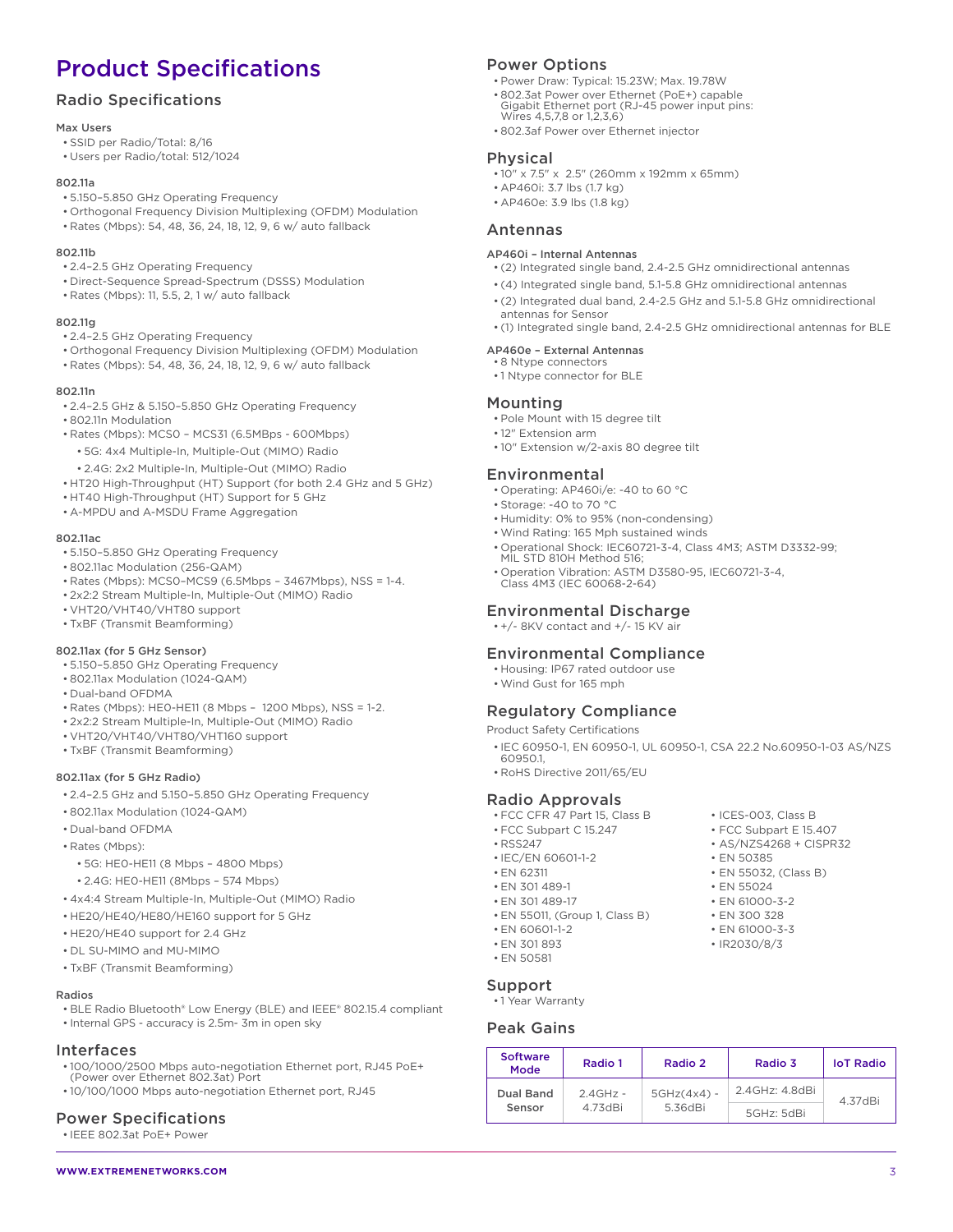# AP460i

# Power and Receive Sensitivity - 2.4 GHz

| Channel          | Data Rate           | Power (dBm) | <b>Sensitivity</b> |
|------------------|---------------------|-------------|--------------------|
| 11 <sub>b</sub>  | $1 - 11$ Mbps       | 23          | $-96, -89$         |
|                  | 6 Mbps              | 23          | $-92$              |
| 11g              | 54 Mbps             | 22          | $-75$              |
| 11n HT20         | MCSO, 7             | 23, 22      | $-92, -72$         |
| 11n HT40         | MCSO <sub>.</sub> 7 | 23, 22      | $-89. -69$         |
| <b>11ax HE20</b> | <b>HEO, 11</b>      | 23, 20      | $-91, -62$         |
| 11ax HE40        | <b>HEO. 11</b>      | 23, 20      | $-88, -59$         |

## Power and Receive Sensitivity – 5 GHz

| Channel          | <b>Data Rate</b>    | Power (dBm) | <b>Sensitivity</b> |
|------------------|---------------------|-------------|--------------------|
|                  | 6 Mbps              | 22          | $-95$              |
| 11a              | 54 Mbps             | 20          | $-77$              |
| 11n HT20         | MCSO, 7             | 22, 18      | $-94, -75$         |
| 11n HT40         | <b>MCSO, 7</b>      | 22, 18      | $-91, -72$         |
| 11ac VHT20       | MCSO <sub>, 8</sub> | 22, 17      | $-94, -71$         |
| 11ac VHT40       | <b>MCSO, 9</b>      | 22, 17      | $-91, -66$         |
| 11ac VHT80       | MCSO <sub>, 9</sub> | 22, 17      | $-88, -63$         |
| 11ac VHT160      | <b>MCSO, 9</b>      | 22, 17      | $-85, -60$         |
| 11ax HE20        | <b>HEO, 11</b>      | 22, 16      | $-93, -63$         |
| <b>11ax HE40</b> | <b>HEO, 11</b>      | 22, 16      | $-90, -60$         |
| <b>11ax HE80</b> | <b>HEO, 11</b>      | 22, 16      | $-87, -57$         |
| 11ax HE160       | <b>HEO, 11</b>      | 22, 16      | $-84, -54$         |

# (Sensor) Receive Sensitivity – 2.4 GHz

| Channel          | Data Rate      | <b>Sensitivity</b> |
|------------------|----------------|--------------------|
| 11 <sub>b</sub>  | $1 - 11$ Mbps  | $-95, -88$         |
|                  | 6 Mbps         | $-91$              |
| 11 <sub>g</sub>  | 54 Mbps        | $-74$              |
| 11n HT20         | MCSO, 7        | $-91, -71$         |
| 11n HT40         | MCSO, 7        | $-88, -68$         |
| <b>11ax HE20</b> | <b>HEO, 11</b> | $-90, -61$         |
| 11ax HE40        | <b>HEO, 11</b> | $-87, -58$         |

# Receive Sensitivity – 5 GHz

| Channel           | Data Rate           | Power (dBm) |
|-------------------|---------------------|-------------|
| 11a               | 6 Mbps              | $-94$       |
|                   | 54 Mbps             | $-76$       |
| 11n HT20          | MCSO, 7             | $-93, -73$  |
| 11n HT40          | MCSO, 7             | $-90, -70$  |
| 11ac VHT20        | MCSO <sub>, 8</sub> | $-93, -69$  |
| <b>11ac VHT40</b> | MCSO <sub>, 9</sub> | $-90, -64$  |
| 11ac VHT80        | MCSO <sub>.9</sub>  | $-86, -61$  |
| <b>11ax HE20</b>  | <b>HEO, 11</b>      | $-92, -62$  |
| 11ax HE40         | <b>HEO, 11</b>      | $-89, -59$  |
| 11ax HE80         | <b>HEO, 11</b>      | $-86, -56$  |

AP460e

# Power and Receive Sensitivity - 2.4 GHz

| Channel          | Data Rate          | Power (dBm) | <b>Sensitivity</b> |
|------------------|--------------------|-------------|--------------------|
| 11 <sub>b</sub>  | $1 - 11$ Mbps      | 23          | $-95, -88$         |
|                  | 6 Mbps             | 22          | $-91$              |
| 11g              | 54 Mbps            | 21          | $-74$              |
| 11n HT20         | MCSO <sub>.7</sub> | 22, 21      | $-91. -71$         |
| 11n HT40         | MCSO, 7            | 22, 21      | $-88, -68$         |
| <b>11ax HE20</b> | <b>HEO. 11</b>     | 22, 19      | $-90, -61$         |
| 11ax HE40        | <b>HEO, 11</b>     | 22, 19      | $-87, -58$         |

# Power and Receive Sensitivity – 5 GHz

| <b>Channel</b>    | <b>Data Rate</b>    | Power (dBm) | <b>Sensitivity</b> |
|-------------------|---------------------|-------------|--------------------|
| 11a               | 6 Mbps              | 20          | $-93$              |
|                   | 54 Mbps             | 18          | $-75$              |
| 11n HT20          | MCSO, 7             | 20, 16      | $-92, -73$         |
| 11n HT40          | <b>MCSO, 7</b>      | 20, 16      | $-89, -70$         |
| 11ac VHT20        | MCSO <sub>, 8</sub> | 20, 15      | $-92, -69$         |
| <b>11ac VHT40</b> | MCSO <sub>, 9</sub> | 20, 15      | $-89. -64$         |
| 11ac VHT80        | MCSO, 9             | 20, 15      | $-86, -61$         |
| 11ac VHT160       | MCSO <sub>, 9</sub> | 20, 15      | $-83, -58$         |
| 11ax HE20         | <b>HEO, 11</b>      | 20, 14      | $-91, -61$         |
| <b>11ax HE40</b>  | <b>HEO, 11</b>      | 20, 14      | $-88, -58$         |
| 11ax HE80         | <b>HEO, 11</b>      | 20, 14      | $-85, -55$         |
| 11ax HE160        | <b>HEO, 11</b>      | 20, 14      | $-82, -52$         |

# (Sensor) Receive Sensitivity – 2.4 GHz

| Channel         | Data Rate      | <b>Sensitivity</b> |
|-----------------|----------------|--------------------|
| 11 <sub>b</sub> | $1 - 11$ Mbps  | $-94, -87$         |
|                 | 6 Mbps         | $-90$              |
| 11 <sub>g</sub> | 54 Mbps        | $-73$              |
| 11n HT20        | MCSO, 7        | $-90, -70$         |
| 11n HT40        | MCSO, 7        | $-87, -67$         |
| 11ax HE20       | <b>HEO. 11</b> | $-89, -60$         |
| 11ax HE40       | <b>HEO, 11</b> | $-86, -57$         |

# Receive Sensitivity – 5 GHz

| Channel           | Data Rate           | Power (dBm) |
|-------------------|---------------------|-------------|
| 11a               | 6 Mbps              | $-93$       |
|                   | 54 Mbps             | $-75$       |
| 11n HT20          | MCSO, 7             | $-92, -73$  |
| 11n HT40          | MCSO, 7             | $-89, -70$  |
| 11ac VHT20        | MCSO <sub>, 8</sub> | $-92, -69$  |
| <b>11ac VHT40</b> | MCSO <sub>, 9</sub> | $-89, -64$  |
| 11ac VHT80        | MCSO, 9             | $-86, -61$  |
| <b>11ax HE20</b>  | <b>HEO, 11</b>      | $-91, -61$  |
| 11ax HE40         | <b>HEO, 11</b>      | $-88, -58$  |
| 11ax HE80         | <b>HEO, 11</b>      | $-85, -55$  |

Maximum EIRP may vary based upon deployed country.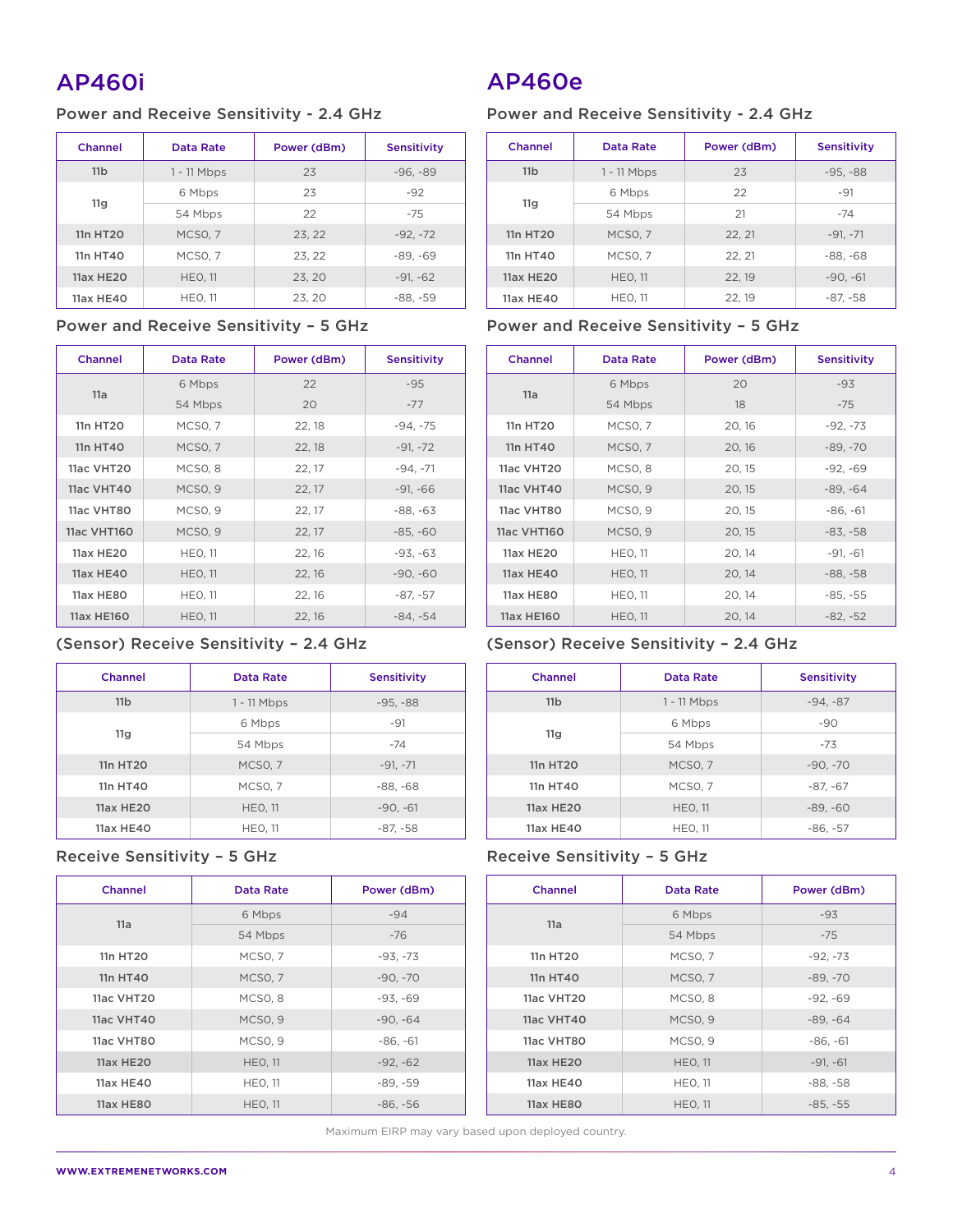# Antenna Radiation Patterns

# Azimuth – 2.4 GHz



Elevation – 2.4 GHz



Azimuth – 5 GHz



Elevation – 5 GHz

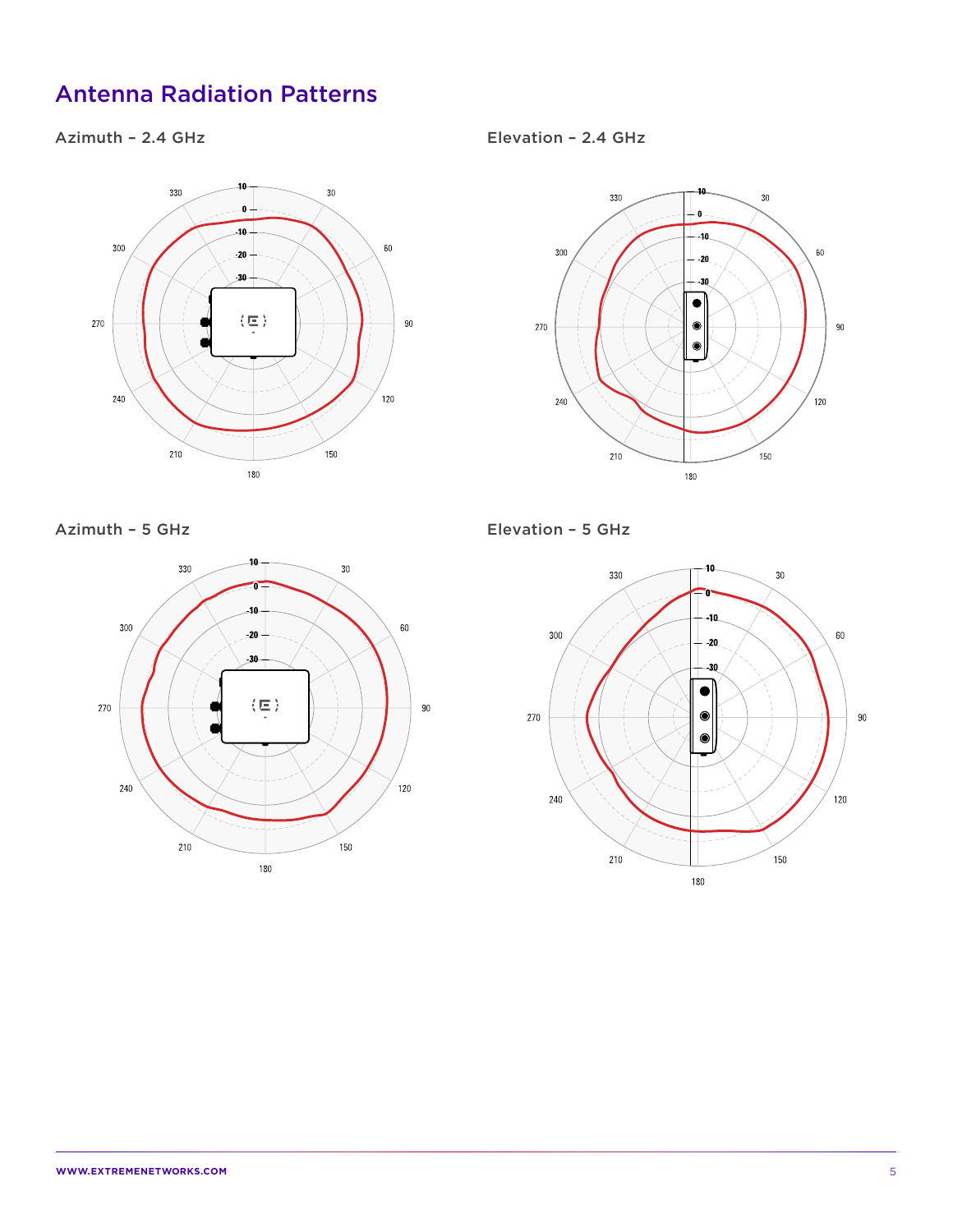# Antenna Sensor Patterns

# Azimuth – 2.4 GHz



Azimuth – 5 GHz



Elevation – 2.4 GHz



Elevation – 5 GHz